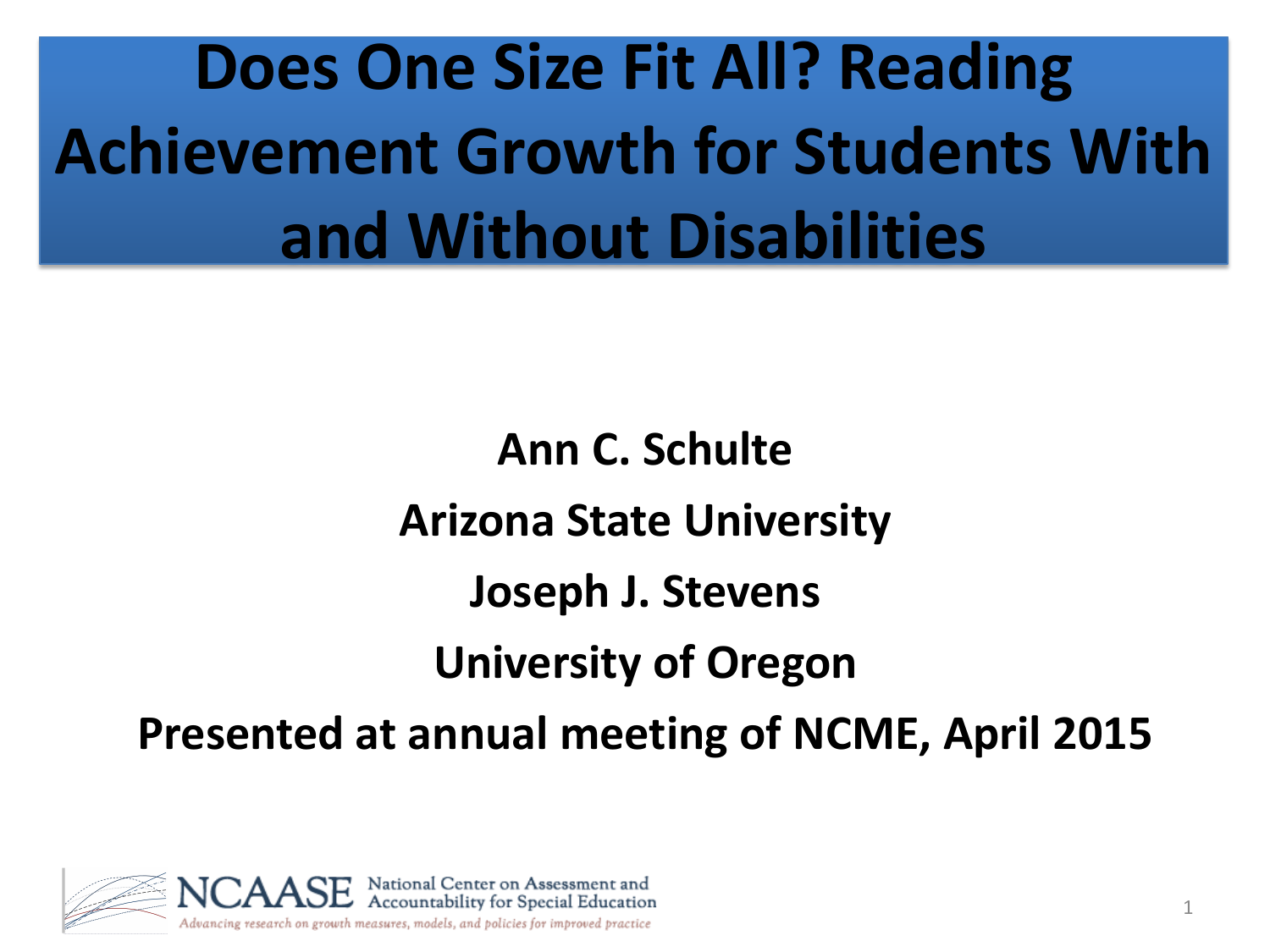# Investigating Reading Gaps and Growth for SWD

- Reading achievement gaps for SWD are sizable and do not close across grades, but almost all studies are cross sectional—do the same findings hold for a longitudinal sample?
- NCLB treats SWD as a unitary subgroup, but specific disabilities are likely to have different reading trajectories—how different are the exceptionality groups in terms of intercept, growth, and gaps?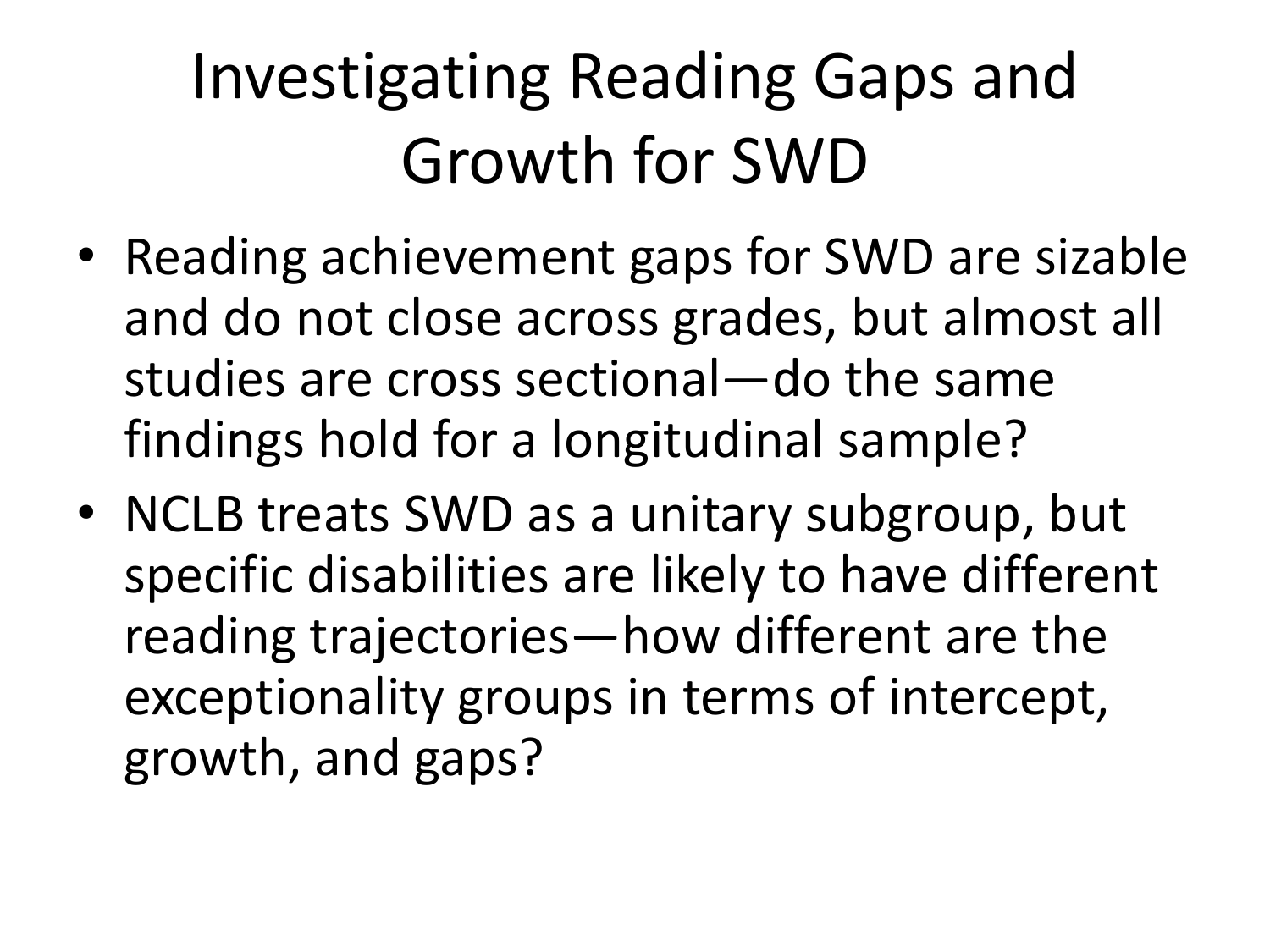# Study Design

- Vertically linked state achievement tests provide opportunity to examine achievement growth across grades for much larger samples of students than is available in most other studies, particularly for SWD
- Followed entire cohort in one state across grades 3-7, single edition of state reading test
- Exceptionality based on classification at grade 3
- Students who entered system after grade 3 not included in sample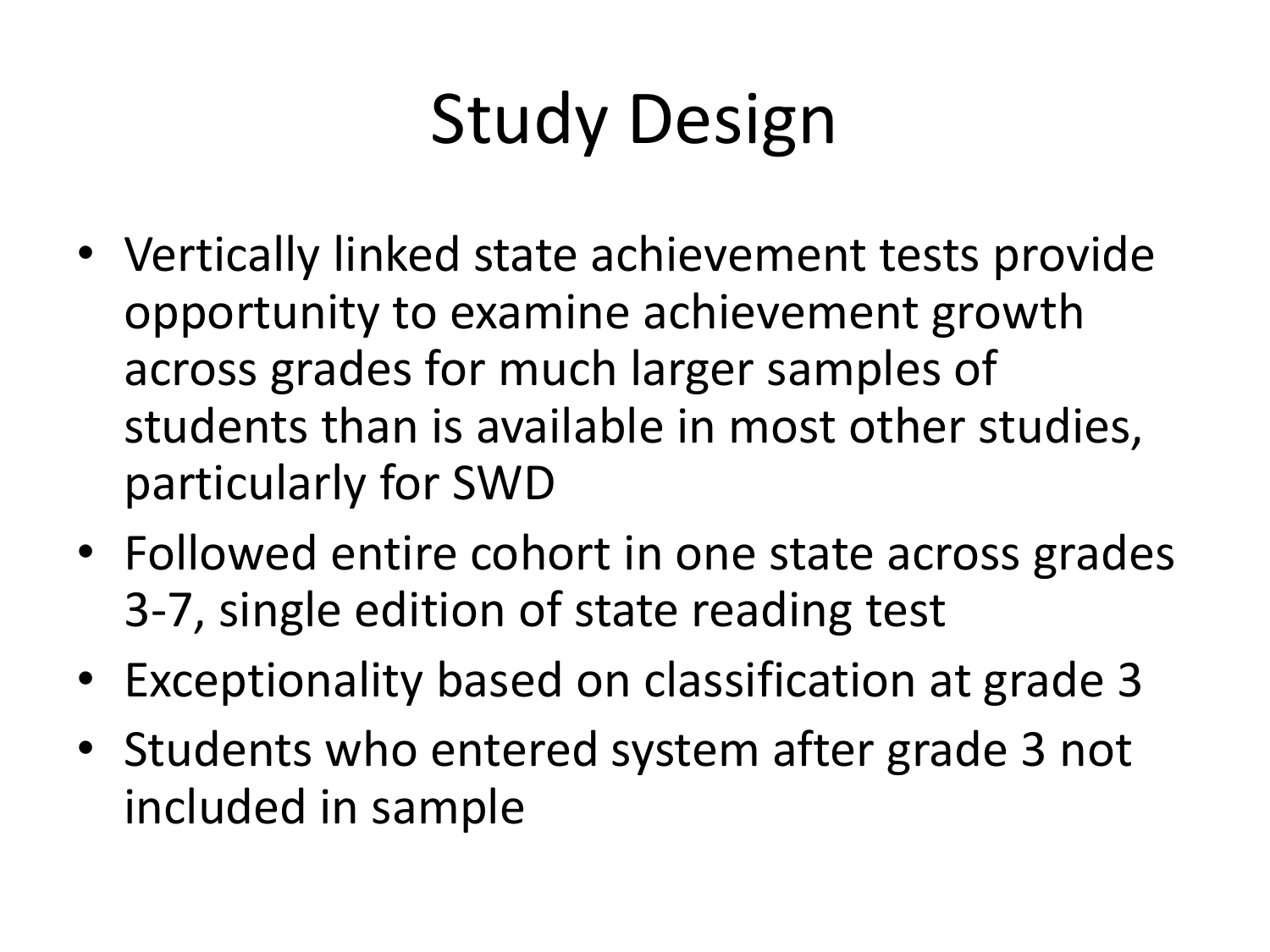# Analytic Sample

- Original cohort 2003-2007, N = 101,885
- Exclusions (not mutually exclusive)
	- Off sequence cases, primarily retention (N =5,533)
	- Missing data on demographic variables (N = 28) or exceptionality ( $N = 17$ )
	- Exceptionalities w/ N < 100 (Deaf-Blind, Multiple Disabilities, Traumatic Brain Injury, Visual Impairment, Total N=287)
	- $-$  Never participated in large scale assessment (N = 1,528)
- Final analytic sample N = 94,650, 81% of students had reading scores in all 5 grades
- N's for exceptionality groups ranged from 137 for hearing impairment to 5,078 for specific learning disability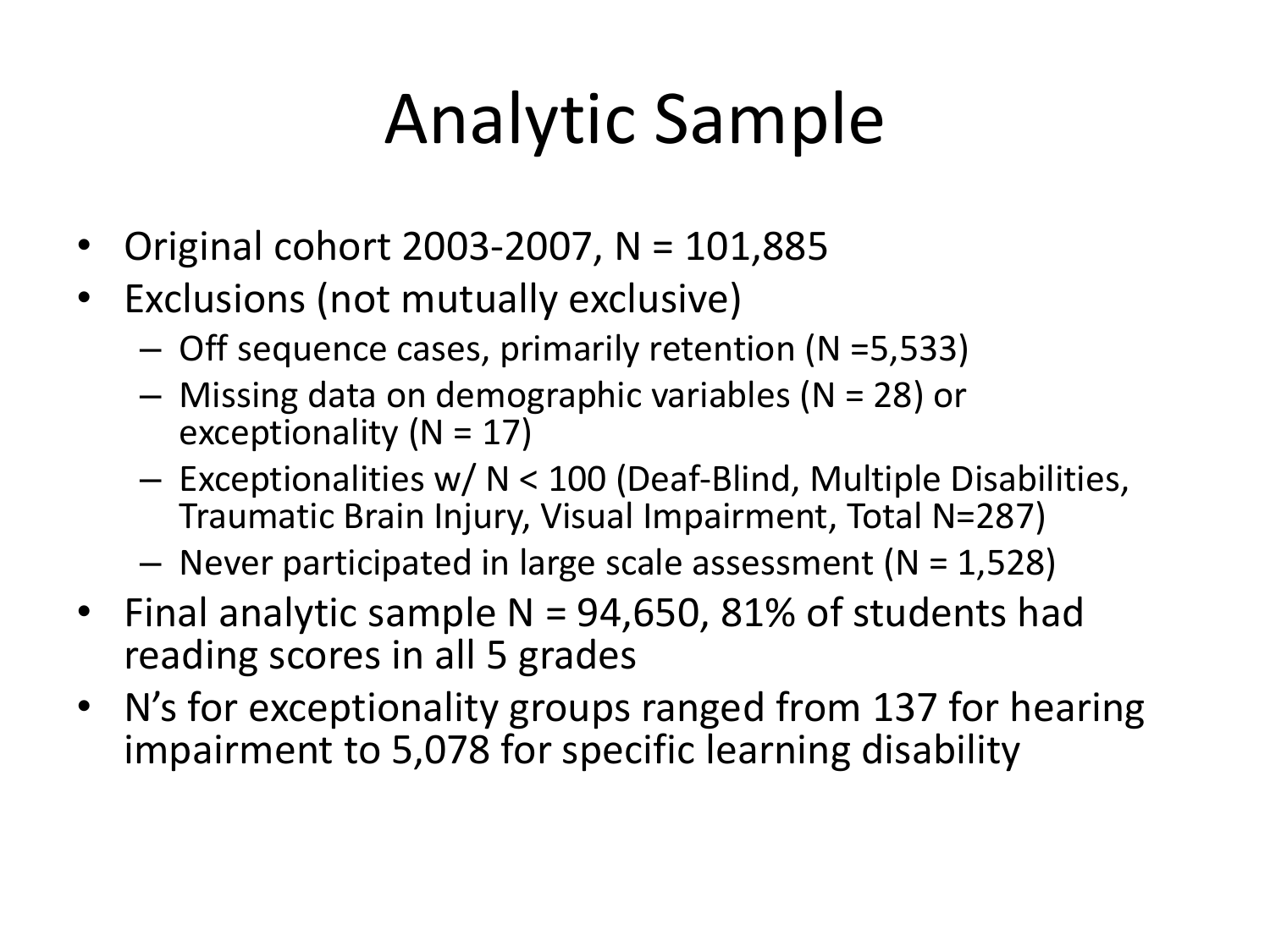# Demographic Characteristics of Analytic Sample

|                                  | <b>SWoD</b> | <b>SWD</b> |
|----------------------------------|-------------|------------|
| % SWD                            |             | 12.3       |
| % Female                         | 51.9        | 33.3       |
| % Minority                       | 41.1        | 40.6       |
| % Free/Red Lunch                 | 35.0        | 46.7       |
| % Limited English<br>Proficiency | 4.9         | 3.5        |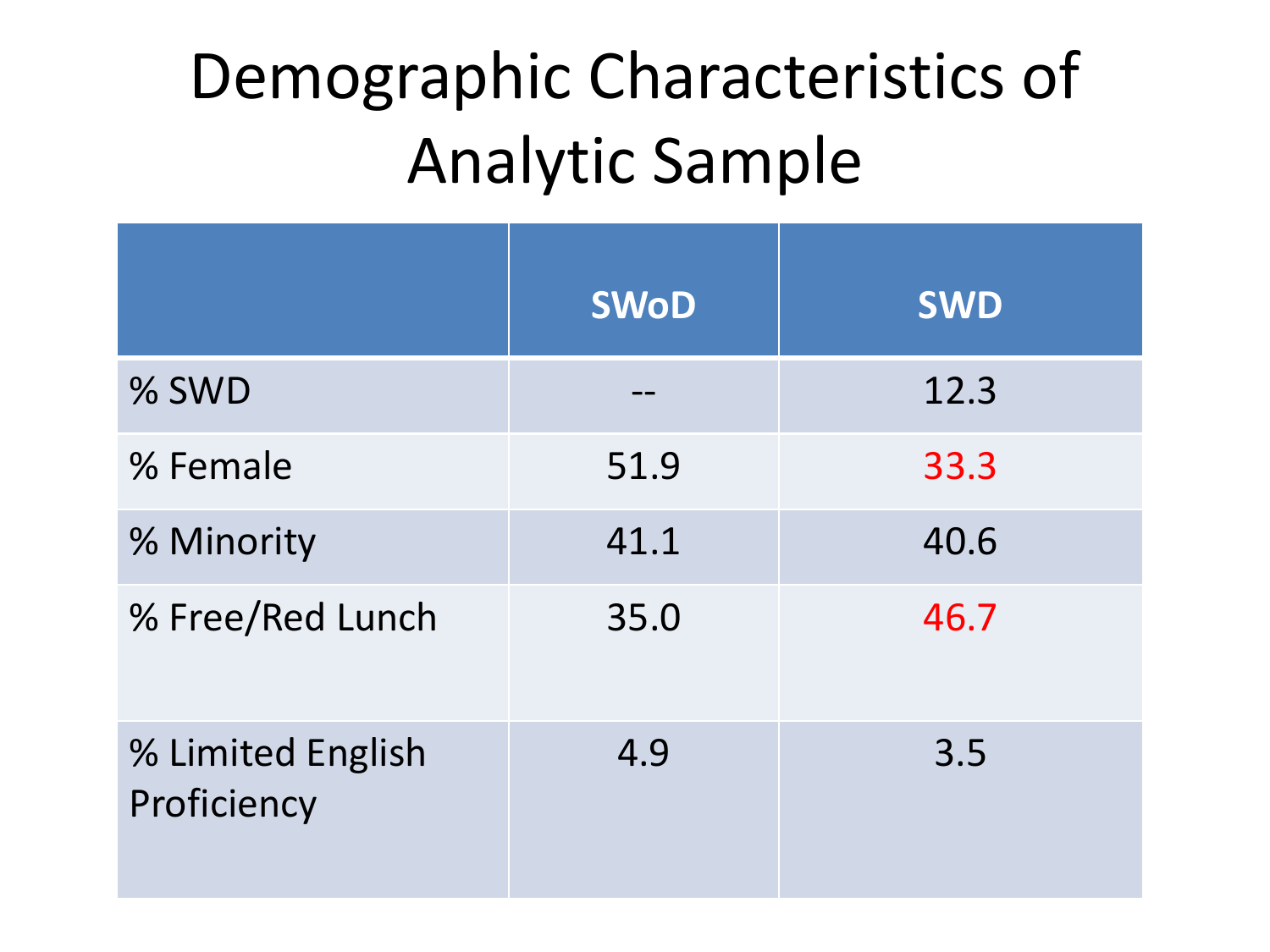# North Carolina End of Grade (EOG) Reading Comprehension Test

- Based on NC Standard Course of Study in English/Language Arts
- Reading passages followed by multiple-choice items testing comprehension of passage content
- Administered annually, grades 3-8
- Developmental scale across grades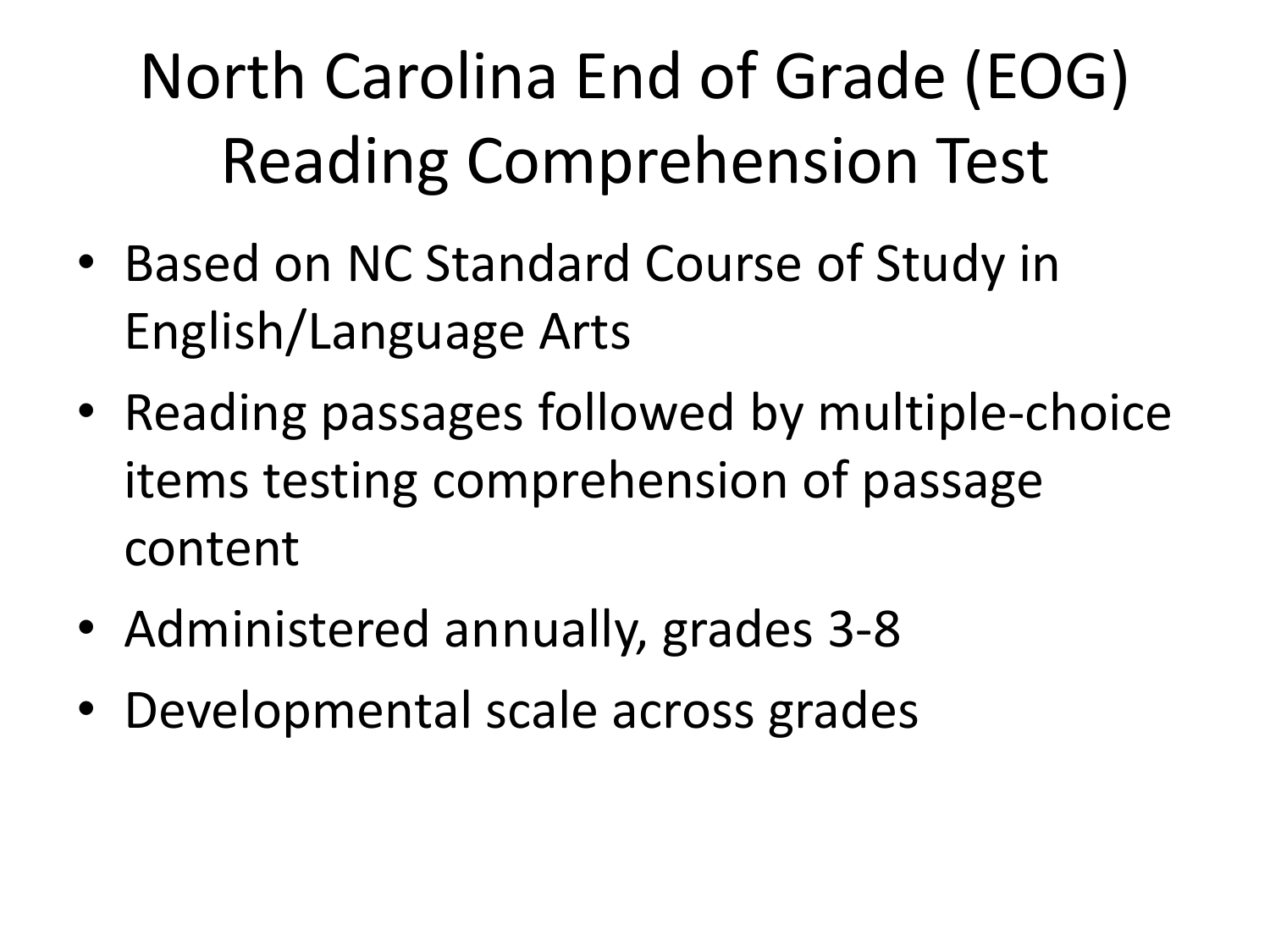### **Two-level HLM (Time and Students)**

| <b>Predictor</b>                       | <b>Intercept</b> | <b>Linear</b> | Quadratic     |
|----------------------------------------|------------------|---------------|---------------|
| <b>Grand Mean</b>                      | 251.60 (.04)     | 4.98(.03)     | $-.41(.01)$   |
| Gifted-Rdg                             | 7.27(.07)        | $-.55(.06)$   | .09(.01)      |
| Autism                                 | $-7.72$ (.75)    | $.55+$ (.42)  | $-.07+ (.10)$ |
| Intellectual disability                | $-15.43$ (.23)   | 1.59(.18)     | $-.30(.05)$   |
| <b>Emotional disturbance</b>           | $-7.38$ $(.36)$  | 1.00(.23)     | $-.25(.06)$   |
| <b>Hearing impairment</b>              | $-8.59(78)$      | $.79+$ (.44)  | $-.16+ (.11)$ |
| Other health<br>impairment             | $-7.97(0.13)$    | .73(.13)      | $-.15(.03)$   |
| <b>Specific learning</b><br>disability | $-8.86(.12)$     | 1.59(0.07)    | $-.27(.02)$   |
| Speech-language<br>impairment          | $-2.71(0.15)$    | .45(.09)      | $-.07(.02)$   |

†Not significant, *p* >.05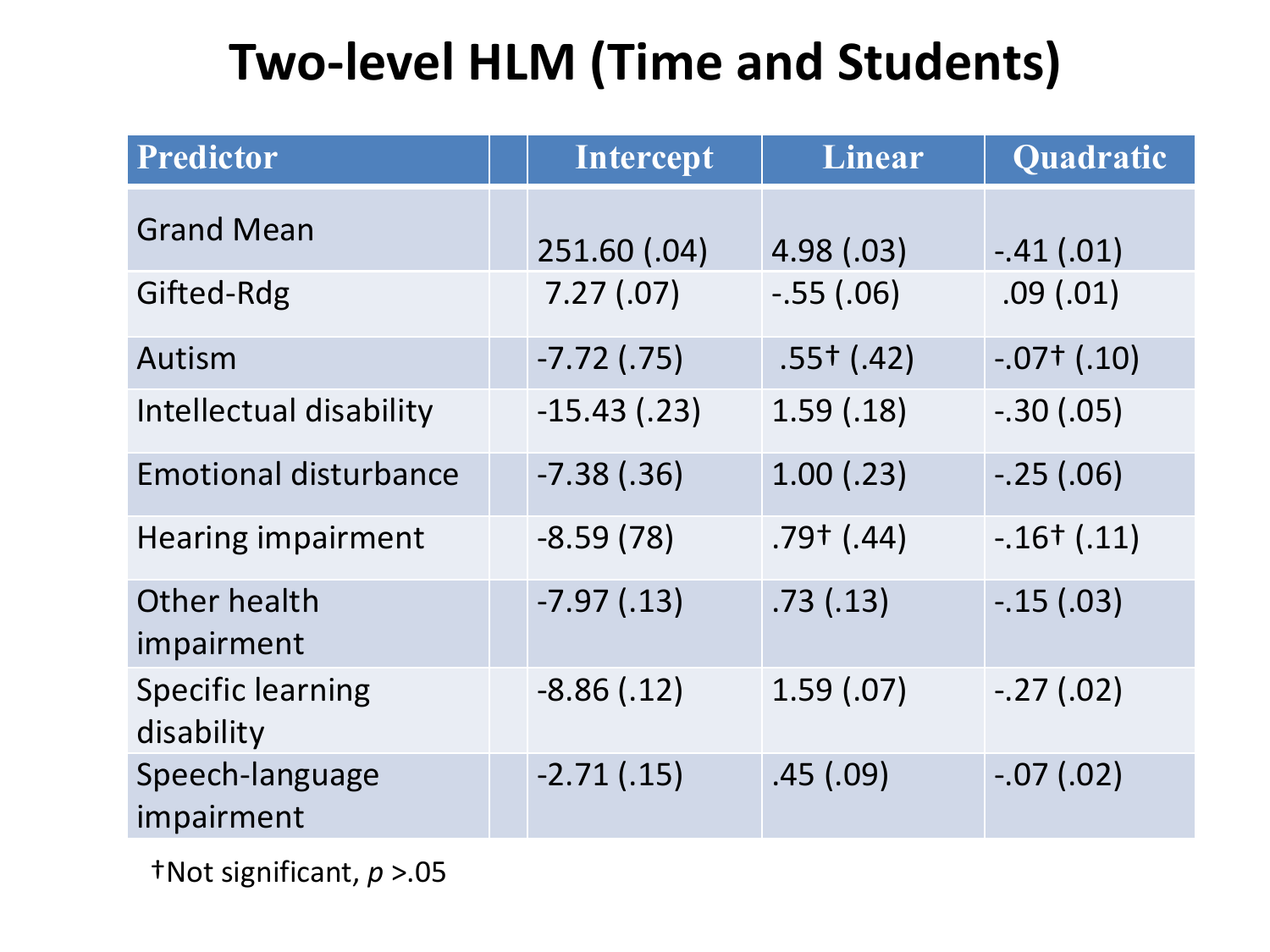#### **Two-level HLM (con't.)**

| <b>Predictor</b>       | <b>Intercept</b> | <b>Linear</b>  | Quadratic     |
|------------------------|------------------|----------------|---------------|
| <b>Sex</b>             | .84(.05)         | $-.17(.03)$    | .07(.01)      |
| Free/reduced lunch     | $-3.46$ (.06)    | .12(.03)       | $-.05(.01)$   |
| <b>Limited English</b> | $-5.44(0.16)$    | .67(.10)       | $-.05(.02)$   |
| Asian                  | $.27+ (.17)$     | .21(.10)       | .05(.02)      |
| American Indian        | $-2.30(0.21)$    | $-.68(.14)$    | .13(.03)      |
| <b>Black</b>           | $-4.01(0.06)$    | .21(.04)       | $-.05(.01)$   |
| Hispanic               | $-1.44(0.13)$    | .40(.08)       | $-.05(.02)$   |
| <b>Multiracial</b>     | $-.89(.16)$      | $.19^{+}(.10)$ | $-.03+ (.02)$ |
| Pseudo $R^2$ (as %)    | 38.84            | 8.12           | 8.31          |

†Not significant, *p* >.05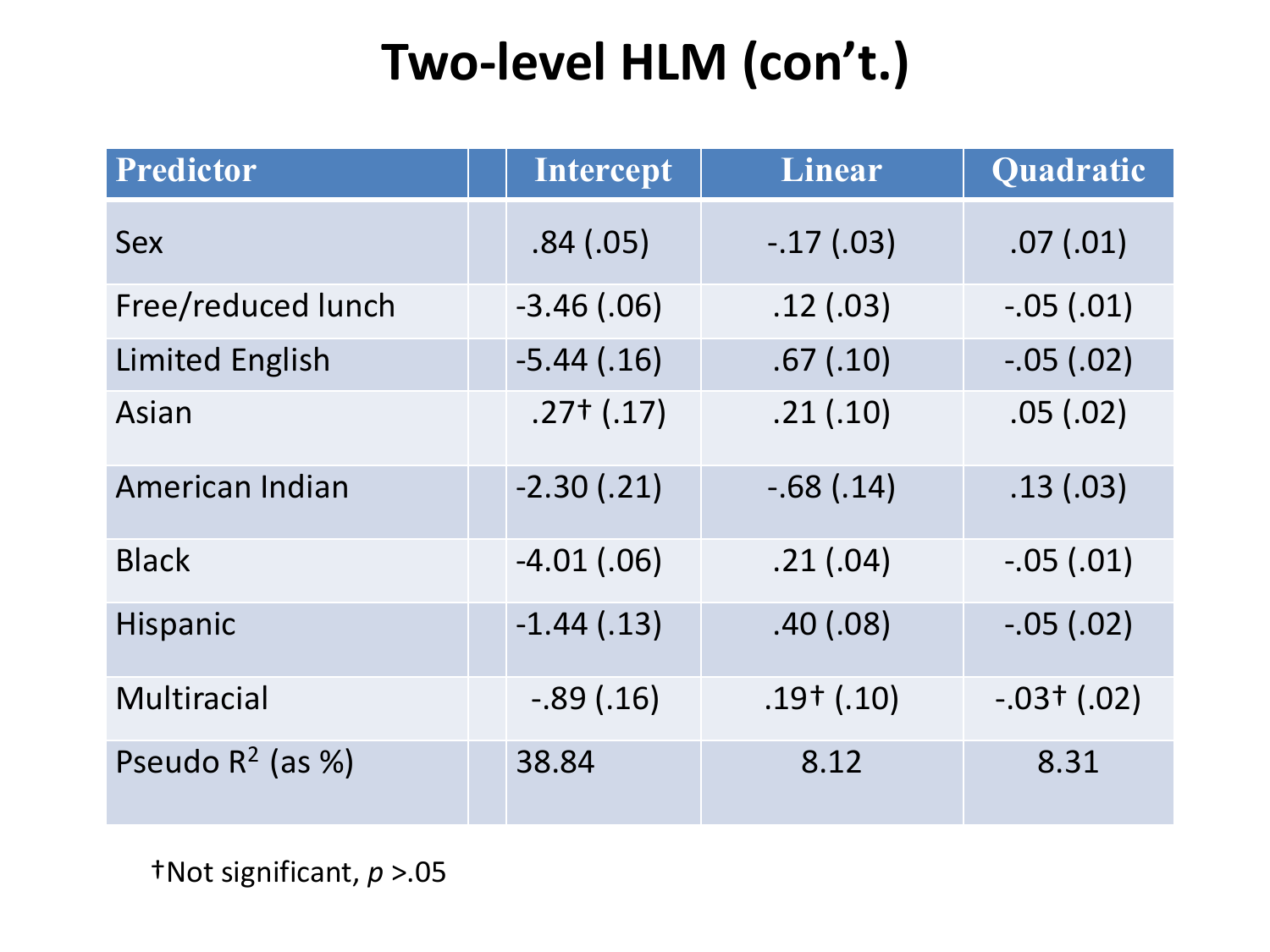#### Reading Growth by Exceptionality

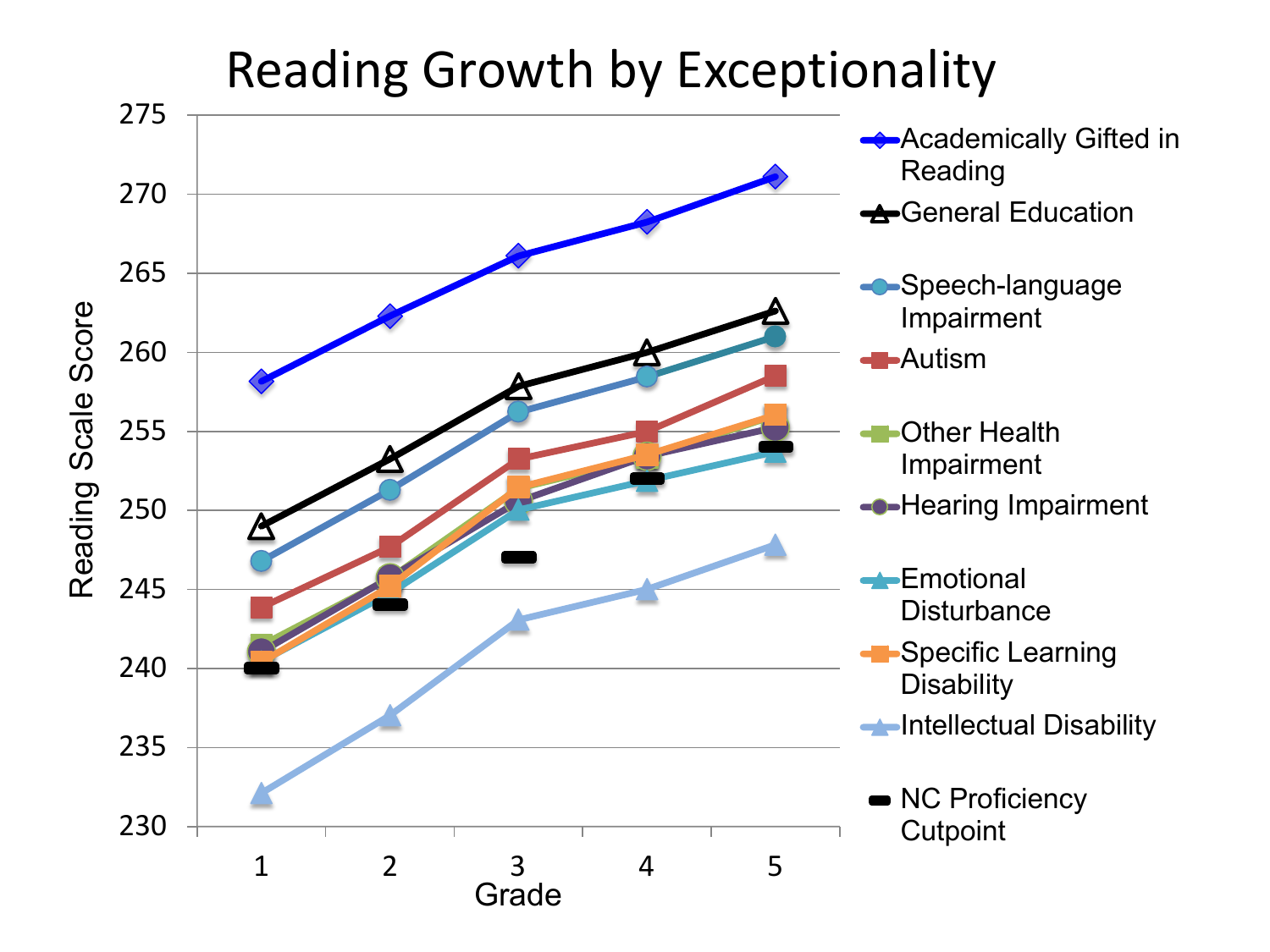# NAEP 2013 SWD Reading Achievement Gap-Two Metrics

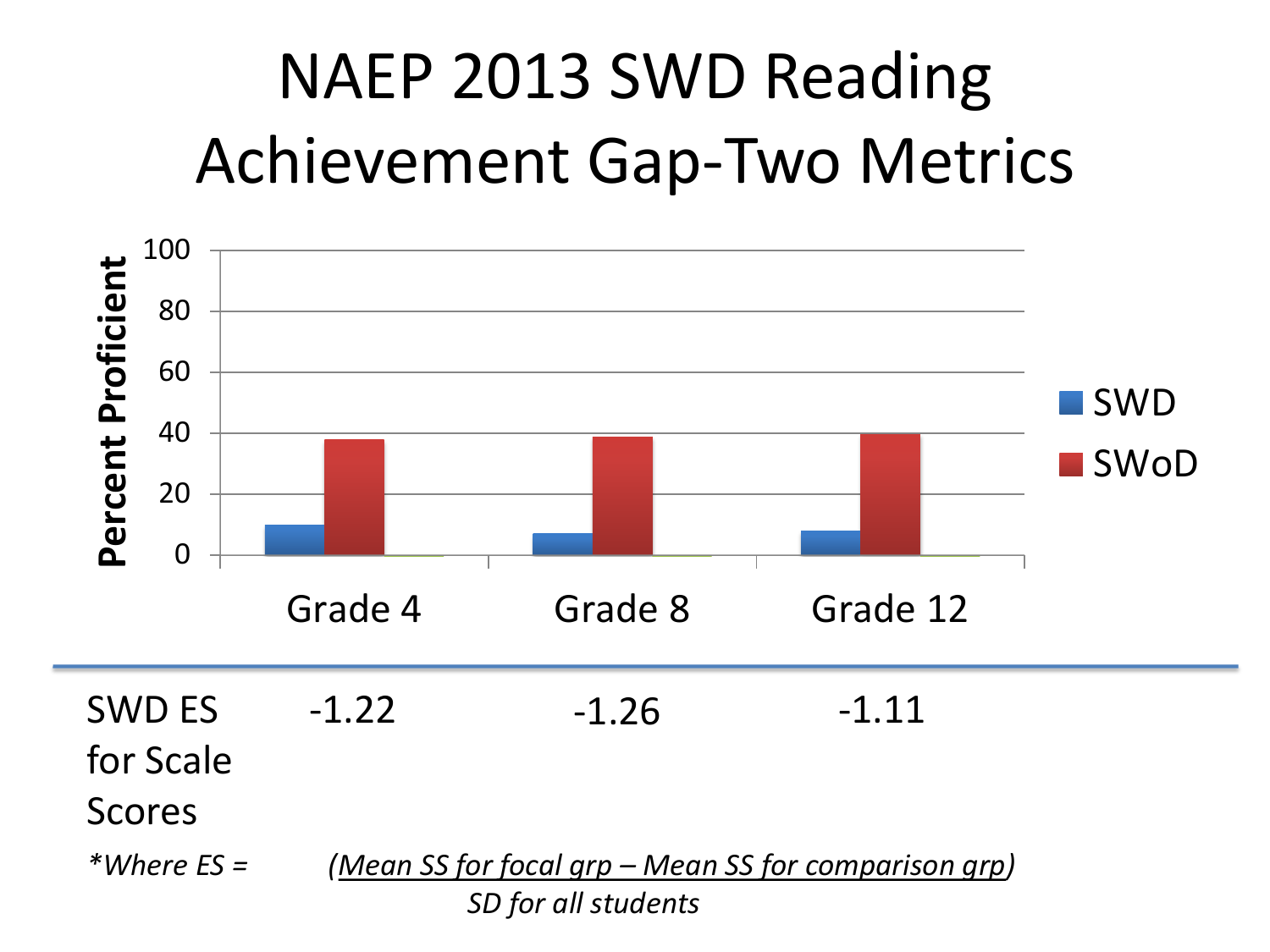### Achievement Gap ES by Grade

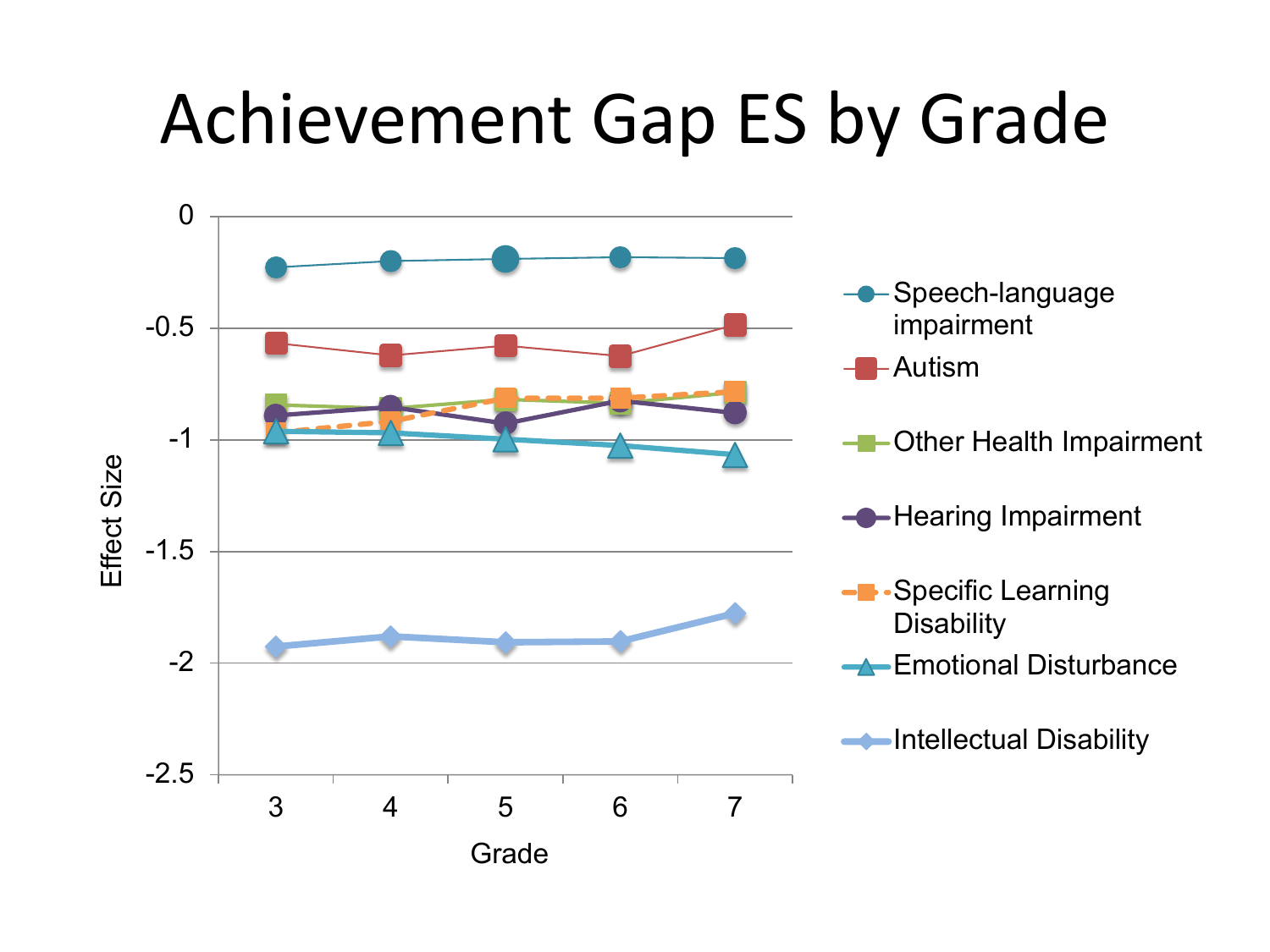# Limitations

- Students who consistently took alternate assessment were excluded
- Dynamics of disability classification across grades not represented with Wave 1 definition of exceptionality
- Very limited information about students' educational programs